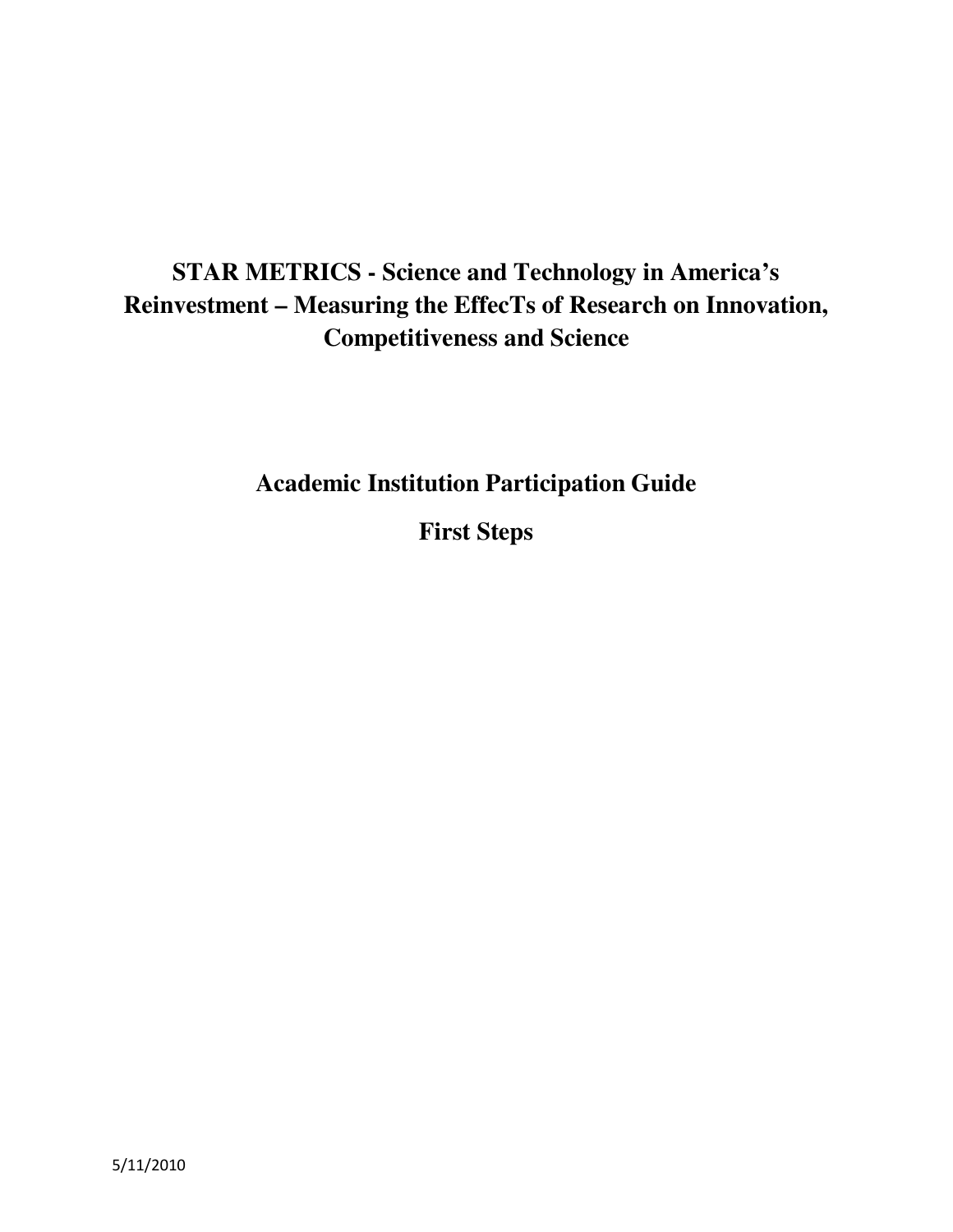#### I. About the STAR METRICS Program

People have asked important questions about the impact of federal investments in science, particularly with respect to job creation and economic growth. It is important to collect and analyze data so that such questions can be answered in a credible fashion. There is currently no data infrastructure that systematically couples science funding with outcomes. There are also no mechanisms that exist to engage the public with the scientific funding.

However, there are substantial existing investments that could be leveraged to remedy the situation. Federal agencies already collect data on federal investments at the award, individual, and institutional level for the purposes of managing awards. Academic institutions collect data on all individuals working on projects in their financial and human resources systems. Academic researchers have collected large bodies of data on such scientific and innovation outcomes as citations, patents, business startups and IPOs . And there is a deep body of knowledge about creating measures of job creation and the associated earnings drawn from the experience of Longitudinal Employer-Household Dynamics program at the Census Bureau. Finally, there has been substantial investment in visualization and other tools that convey complex information about science to a lay audience. The existence of these separate investments motivates the STAR METRICS approach to studying the impact of science funding and disseminating the information to the public.

The STAR METRICS program is anticipated to be a broad partnership of Federal Science and Technology funding agencies with a shared vision to develop data infrastructures and products to support evidence based analyses of Science and Technology returns on investment, as well as to inform policy making. The goal of the STAR METRICS Program is to utilize existing administrative data from Federal agencies and their grantee institutions, and match them with existing research databases on economic, scientific and social outcomes.

STAR METRICS is being created in direct response to OMB and OSTP's request that Federal agencies to develop outcome-oriented goals for their science and technology activities<sup>1</sup>. It is also in direct response to the reporting requirements of the ARRA, and aims to provide American taxpayers with precise information on the value of their investments.

The aim of STAR METRICS is twofold. The initial goal of STAR METRICS is to provide mechanisms that will allow participating universities and federal agencies with a reliable and consistent means to account for the number of scientists and staff that are on research institution payrolls, supported by federal funds. In subsequent generations of the program, it is hoped that STAR METRICS will allow for measurement of science impact on economic outcomes (such as

-

<sup>&</sup>lt;sup>1</sup> http://www.ostp.gov/galleries/press\_release\_files/Final%20Signed%20OMB-OSTP%20Memo%20-%20ST%20Priorities.pdf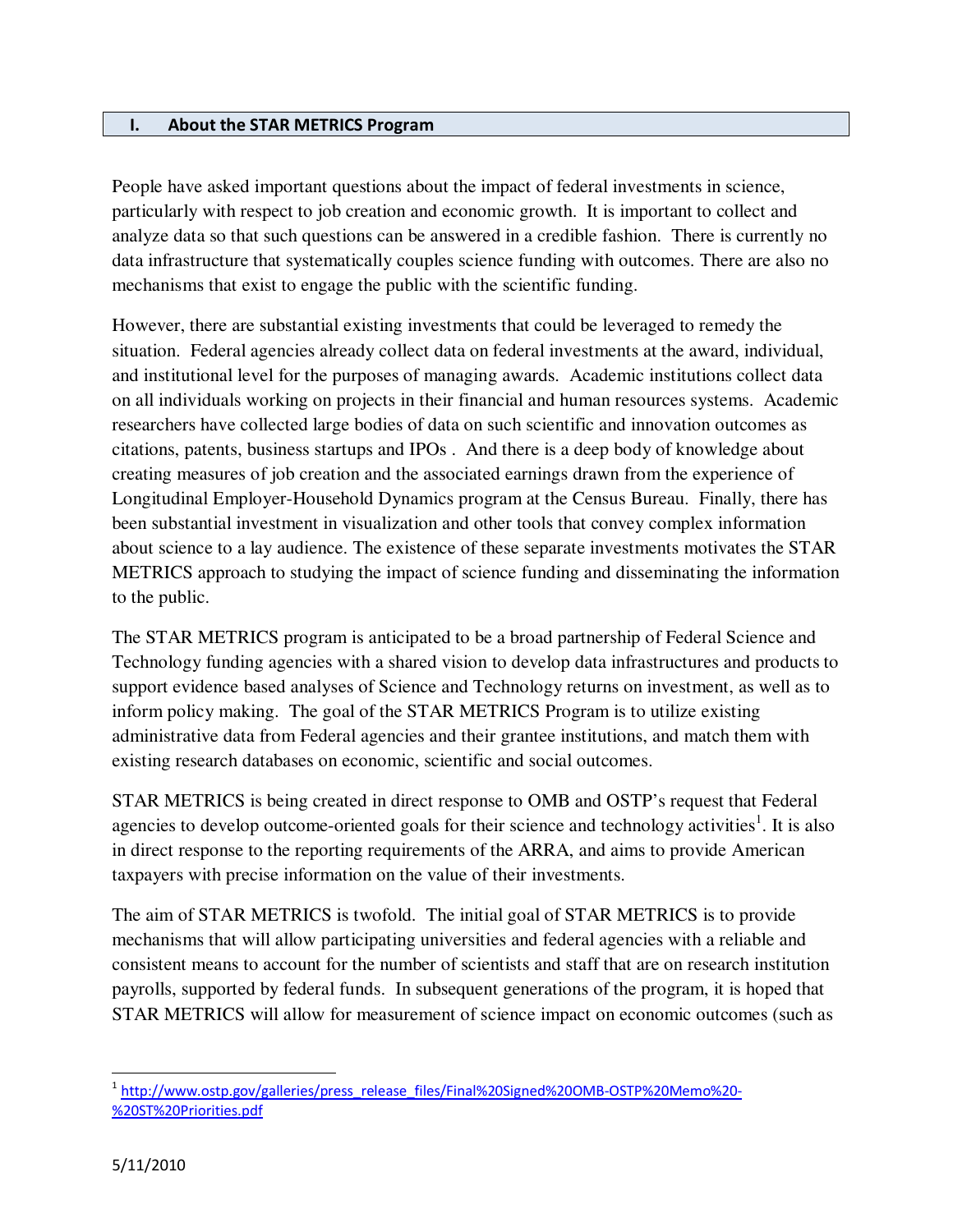job creation), on knowledge generation (such as citations and patents) as well as on social and health outcomes.

The STAR METRICS Project is a working initiative of the Science of Science Policy Interagency Group and was developed from a very successful pilot project tested with the Federal Demonstration Partnership in 2009. The Office of Science and Technology Policy NSTC Committee on Science established the Science of Science Policy Interagency Group to develop an evidence-based framework for making policy investments in research and development.

#### II. What Data Elements are Institutions Required to Submit in order to Participate?

We will accept data in any simple comma delimited file format (CSV). We plan to provide you with sample code that will pull the relevant data sets for you. This is particularly straightforward if you use PeopleSoft or Banner.

The data elements required from the academic institutions to participate in the pilot are as follows:

|                    | <b>Data Element</b>                   | <b>Definition</b>                                                                                                                                                       |
|--------------------|---------------------------------------|-------------------------------------------------------------------------------------------------------------------------------------------------------------------------|
|                    |                                       | For each Award                                                                                                                                                          |
|                    | <b>Federal Award Number</b>           | The identifying number assigned by the awarding<br>Federal Agency, such as the federal grant number,<br>federal contract number or the federal loan number.             |
|                    | University Award Id                   | University's internal number for the award.                                                                                                                             |
| <b>Information</b> | Overhead Charged                      | The overhead amount charged.                                                                                                                                            |
| on Scientists      | For each individual                   |                                                                                                                                                                         |
| and Awards         | Anonymized Employee Id                | Unique Employee ID (not Social Security number) of<br>grant funded personnel                                                                                            |
|                    | Occupational Classification           | Occupational classification / Job description of the<br>funded personnel (ex. Faculty, Undergrad Student, Grad<br>Student, Admin, Technical Support, Post grad Student) |
|                    | <b>FTE Status</b>                     | Designation of the status of the funded personnel (full<br>time = $1.0$ , half time = $.5$ )                                                                            |
|                    | Proportion of time allocated to award | Calculated portion of the time expended by the funded<br>personnel.                                                                                                     |

| <b>Information</b><br>on Overhead | Indirect Cost Rate Proposal | Indirect Cost Rate Proposal that shows the cost<br>breakdown for the cost elements that went into the rate<br>proposal – the salary dollars, the cost for central<br>administration.<br>http://rates.psc.gov/fms/dca/np exall2.html |
|-----------------------------------|-----------------------------|-------------------------------------------------------------------------------------------------------------------------------------------------------------------------------------------------------------------------------------|
|-----------------------------------|-----------------------------|-------------------------------------------------------------------------------------------------------------------------------------------------------------------------------------------------------------------------------------|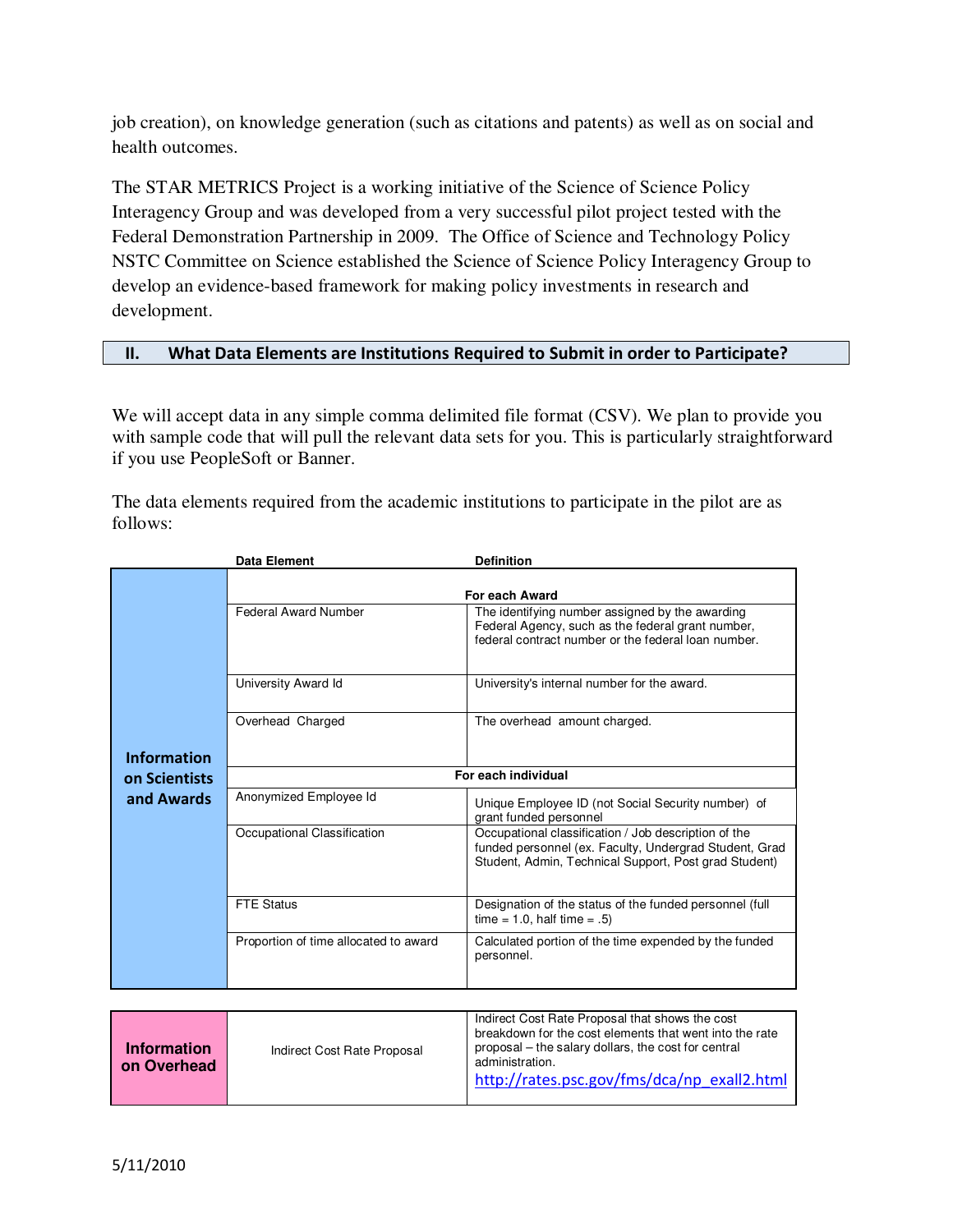|                    | For each payment to a vendor |                                                                                                                                                             |
|--------------------|------------------------------|-------------------------------------------------------------------------------------------------------------------------------------------------------------|
| <b>Payments to</b> | <b>Federal Award Number</b>  | The identifying number assigned by the awarding<br>Federal Agency, such as the federal grant number,<br>federal contract number or the federal loan number. |
|                    |                              |                                                                                                                                                             |
| vendors            | University Award Id          | University's internal number for the award.                                                                                                                 |
|                    | Vendor DUNS Number           | Vendor DUNS Number. The Vendor's 9 digit DUNS<br>number                                                                                                     |
|                    | <b>Payment Amount</b>        | The amount invoiced to the vendor in the reporting<br>period                                                                                                |

|                     | For each Subaward              |                                                                                                                                                             |
|---------------------|--------------------------------|-------------------------------------------------------------------------------------------------------------------------------------------------------------|
| <b>Subcontracts</b> | <b>Federal Award Number</b>    | The identifying number assigned by the awarding<br>Federal Agency, such as the federal grant number,<br>federal contract number or the federal loan number. |
| and                 |                                |                                                                                                                                                             |
| subawards           | University Award Id            | University's internal number for the award.                                                                                                                 |
|                     | Subaward recipient DUNS Number | The sub recipient organization's 9- digit DUNS number                                                                                                       |
|                     | Subaward Funds Disbursed       | The amount of cash disbursed to the sub-awardee in the<br>reporting period.                                                                                 |

#### III. Next Steps

 $\mathbf{I}$ 

We would like to schedule approximately 3 hours of time for an introductory meeting (that will most likely be set up as a webinar/videoconference) to introduce you to the basic approach and products and what we would in turn, need from you in order to participate.

The people we need to participate, including yourself, include your primary IT person, your primary contact finance person and your primary contact HR person. It would also be useful to have someone from your Vice President for Research Office

Following the introductory meeting we will follow up with your designated university team to help define the most appropriate way to approach instituting the process for developing automated ways of extracting data from your institution.

We may need your assistance to clarify fields, and you may need our help to determine the best approach to extract data from your systems and send the files to us (this needs defined).

The goal is to make the process of providing us data as simple as possible the first time, and then, easily repeatable for future updates. The next section reviews the University step by step process.

#### Appendix A: University Step by Step Process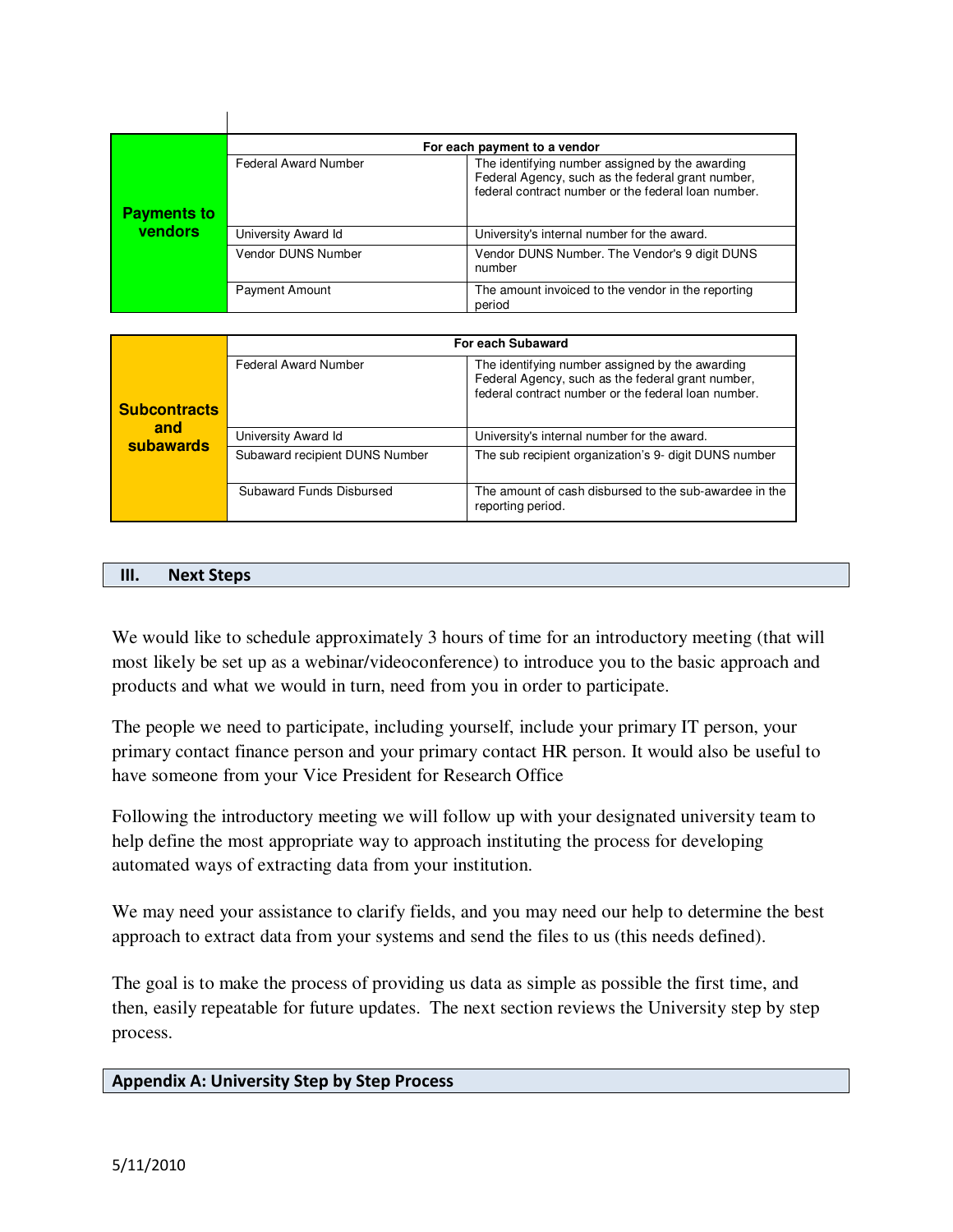The following is a more detailed description of the process that will be used by the University and STAR METRICS team to gather the data from the Universities and transmit it to the STAR METRICS data repository.

#### Step 1: Reviewing the project

The first step in the STAR METRICS data gathering process is to set up a meeting with the designated members of the university implementation team. The purpose of the meeting is to provide an understanding of the project and the information that will need to be collected with the. This first meeting may be done via webinar, teleconference, or on site and will cover the following topics:

- The STAR Metrics team will review details of the STAR Project, discuss the information that will be collected, the process for collection and the reports that will be generated from the data.
- The STAR METRICS Data Dictionary will be made available to the university participants prior to the meeting so that questions may be identified ahead of time.
- Following the meeting, the Star Metrics team will assist the university implementation team in developing a map of the requested fields to the target sources at the university.

#### Step 2 Preparing for Data Extraction

The second step of the process involves running the data extract routines.

- Using the data sheet as input, the STAR METRICS team will review the mapping of the field level names against the sources for required data. The rules associated with the mapping and intended calculations from the data will also be reviewed to insure accuracy.
- The STAR METRICS sample code library (query) examples will be evaluated for use or modification.
- The STAR METRICS team help select pre-defined queries or assist in building custom queries as required.
- The University team will run the queries to extract the required data.
- The extracted data will be validated with the University team

## Step 3 Create Export Report Tables

The third step in the process is to prepare the extracted data from the University systems for transmission to the STAR METRCS central repository.

• The STAR METRICS team will help build custom translate tables as required (examples include Occupational Classification translations)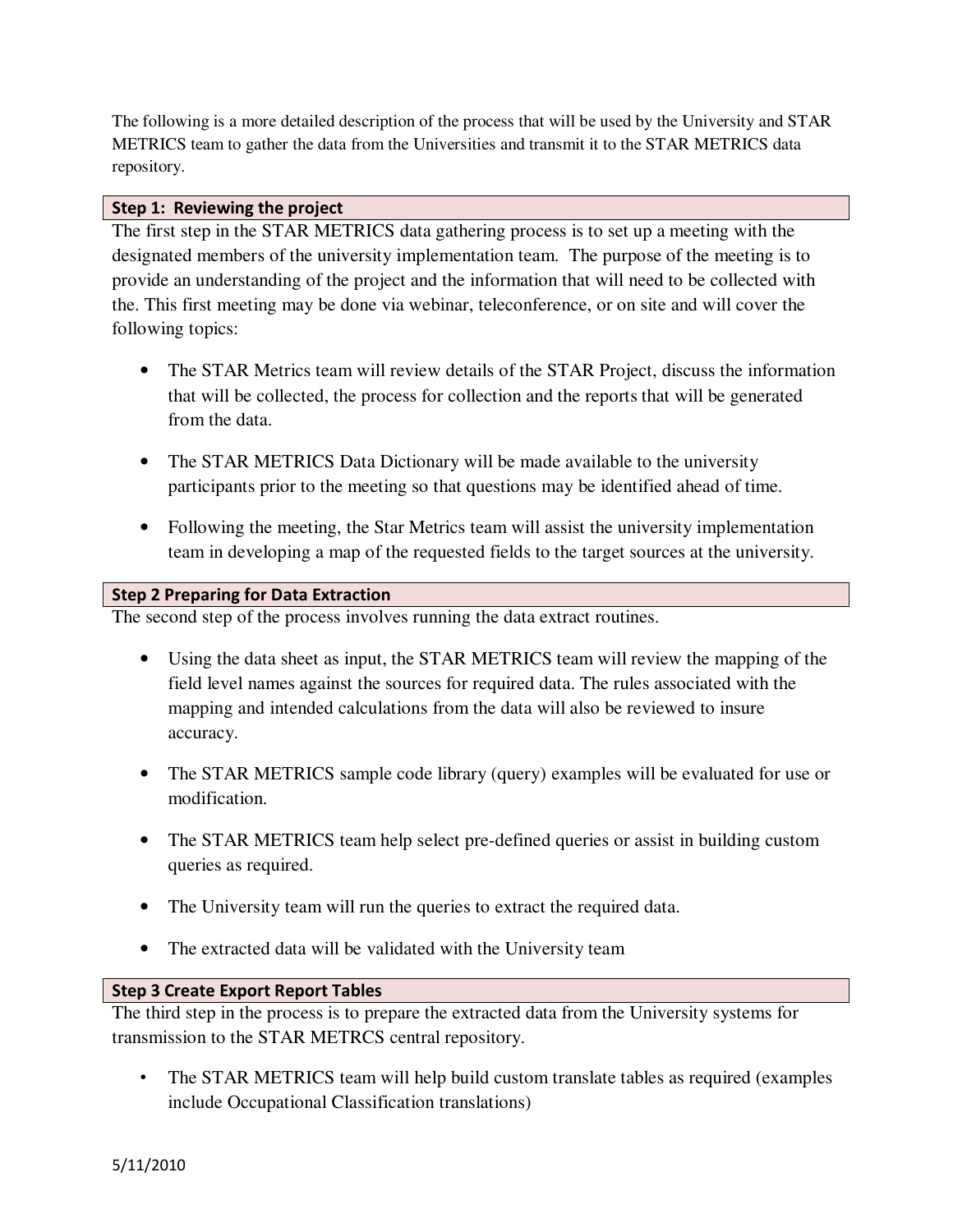- The STAR METRICS team will run a data cleansing routine to match federal award numbers and address any data anomalies with the University team.
- Final formatted export files will be created and validated by the University team

#### Step 4 Export Report Tables

The fourth step in the process is to transmit the University data to the secure STAR METRICS data repository.

- The STAR METRICS team will work with the University team to upload the files via a Secure FTP (file transfer protocol) or other accepted secure protocol data transfer.
- The University team will upload the files.
- The transmitted data will be validated post successful transmission. Checks will be provided to confirm the number rows of information transmitted, the number fields transmitted per row, the format and order of the fields.

*After the submission of the University data to the STAR METRICS central repository, the STAR METRICS team will receive the transmitted data and perform a number of data cleansing, matching and processing steps in preparation for producing summarized university reports.* 

#### Step 5 Create and Publish University Reports

The final step is to process the information that has been loaded into the STAR METRICS database , produce and review the reports and publish to the University Web site .

- The STAR METRICS team will run the processes that will translate and compute new variables that include: Direct jobs calculated from Individuals on a project, from overheard, and from vendors and sub-awards recipients
- The STAR METRICS team will run jobs to create and format reports
- The STAR METRICS team will work with the University team to validate the created reports
- The STAR METRICS team will upload the reports to the University Web site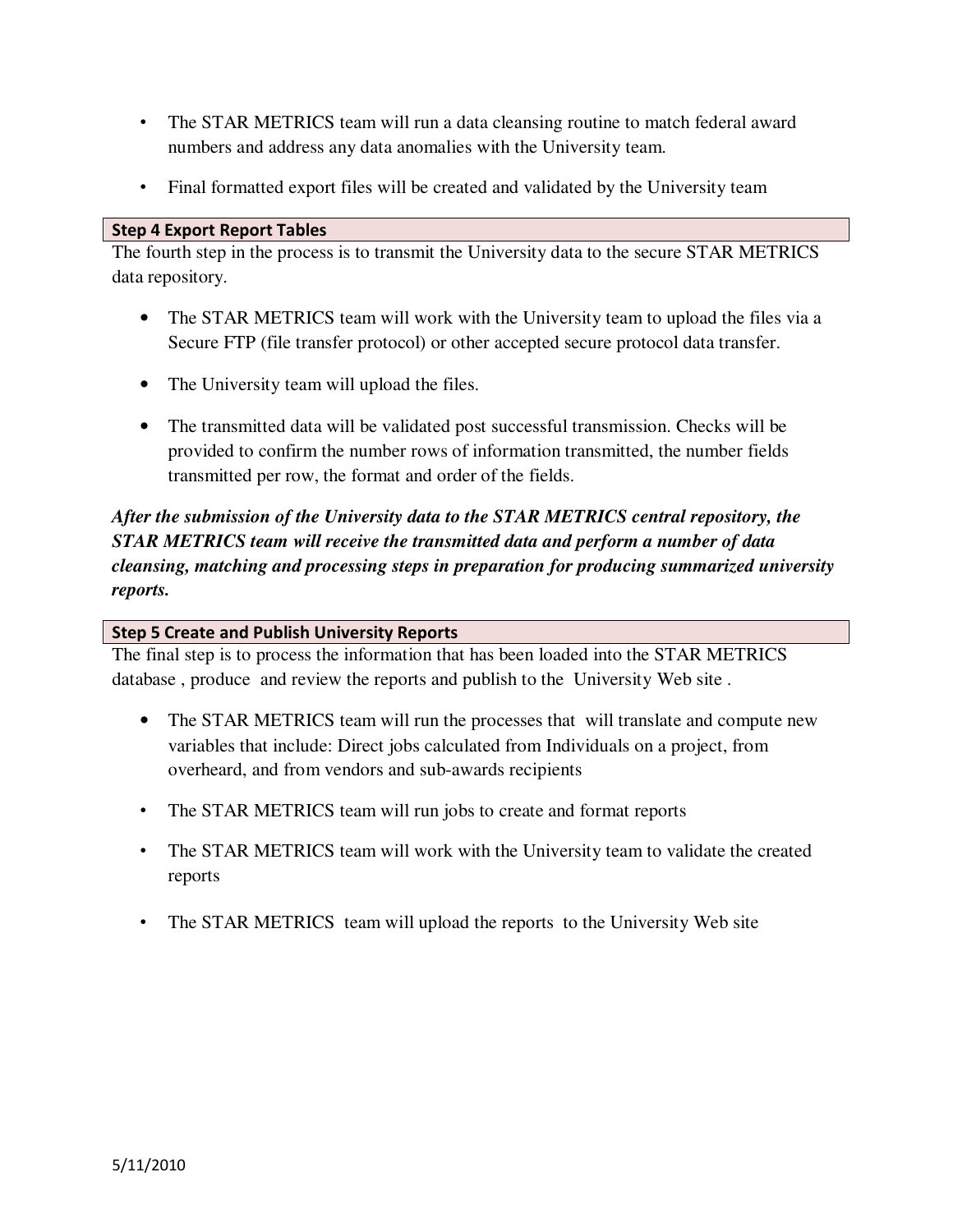# Appendix B: Calculation Jobs Created & Retained to Help Inform Grant Recipient Reporting to Recovery.gov: the STAR METRICS Approach

**STAR METRICS was established in response to the guidance which also states federal agencies, in coordination with the Director of the Office of Management and Budget, shall provide for user-friendly means for recipients of covered funds to meet the requirements of this section. (Section G)** 

Direct jobs created and retained from science awards are calculated from these sources consistent with ARRA reporting requirements:

- 1. Individuals working directly on the project;
- 2. Employment of vendors
- 3. Employment of individuals on sub-awards

In addition, Star Metrics will calculate direct jobs created from award overhead funds.

This maps to the data element: "Description of Jobs Created/Retained" which requires

- A. A narrative description of the employment impact of the Recovery Act funded work. This narrative is for each calendar quarter and at a minimum, will address the impact on the recipient's or federal contractor's workforce (for grants and loans, recipients shall also include the impact on the workforces of sub recipients and vendors).
- B. Provide a brief narrative description of the types of jobs created and jobs retained in the United States and outlying areas. This description may rely on job titles, broader labor categories, or the recipient's existing practice for describing jobs as long as the terms used are widely understood and describe the general nature of the work.

## *Source: Recipient Reporting Data Model - for quarter ending 12/31/2009 (www.recovery.gov)*

Prime recipients of grants, cooperative agreements, and loans must include an estimate of jobs created and retained on projects and activities managed by their funding recipients (i.e. subrecipients) in the numeric and narrative data fields mentioned in 5.2.3 above. See Section 5.7 for further details. http://www.whitehouse.gov/omb/assets/memoranda\_2010/m10-08.pdf

| 1. Direct Jobs Calculated from Individuals Employed |                                         |  |
|-----------------------------------------------------|-----------------------------------------|--|
| <b>Information Requested</b>                        | <b>Required for element calculation</b> |  |
| De-identified Employee ID #                         | Parts A and B below                     |  |
| Federal Award ID #                                  | Verification and data quality check     |  |
| University Award ID#                                | Verification and data quality check     |  |
| <b>Occupational Classification</b>                  | Part B below                            |  |
| Proportion of time allocated to award               | Parts A and B below                     |  |
| FTE status                                          | Parts A and B below                     |  |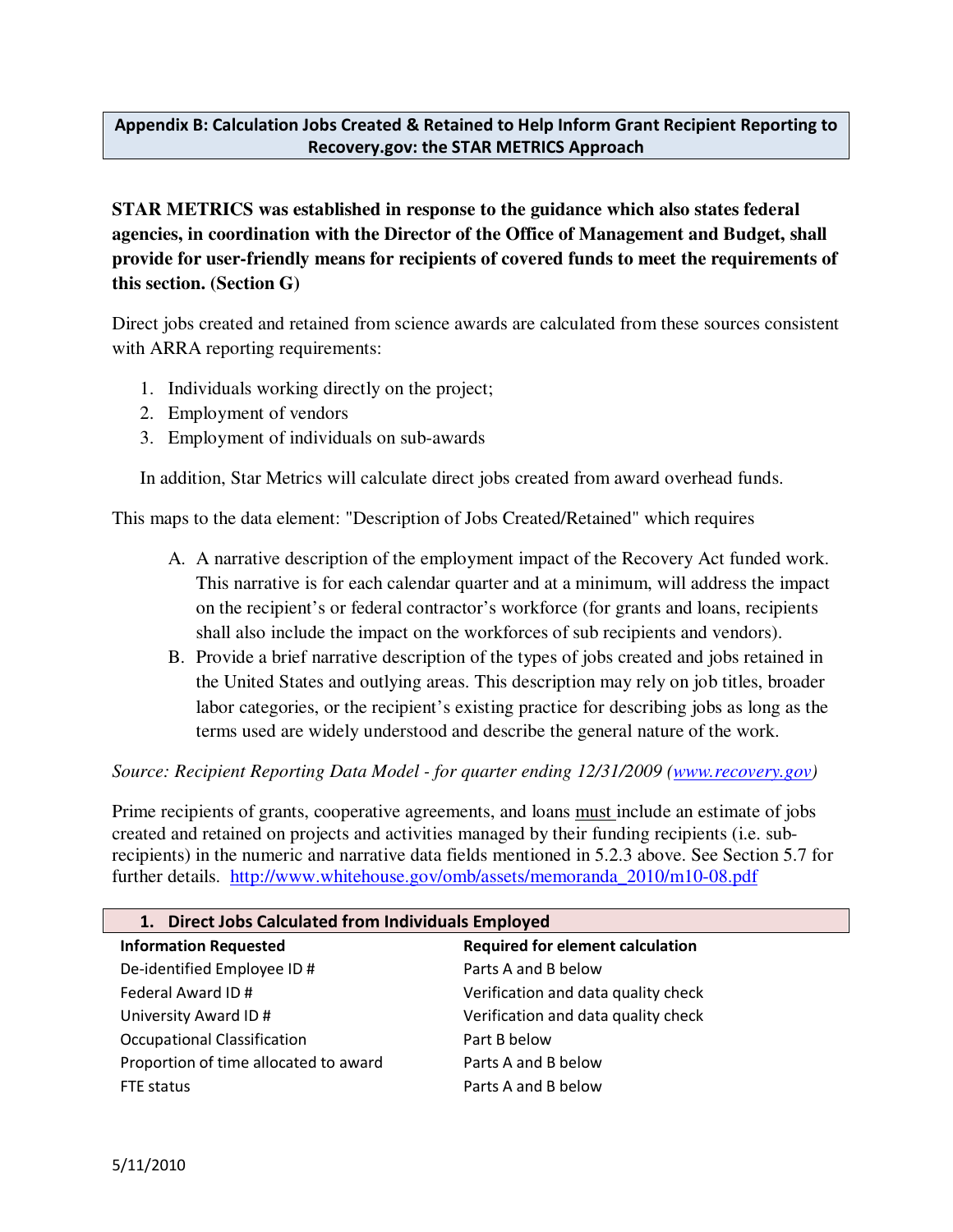Calculation for Part A:  $\sum_{n=1}^N proportion$   $of$   $indivial$   $n's$   $time$   $on$   $stimulus$   $awards * FTE_n$ 

Calculation for Part B is the same as Part A

The approach is identical to the discussion in the Peter Orszag memo of Dec 18 2009 (attached) although using proportion of earnings, rather than proportion of hours (which is often not captured in HR systems).

| <b>PREFERRED</b> |                                                                                                                                                                                                                                                                                                                                        |  |  |
|------------------|----------------------------------------------------------------------------------------------------------------------------------------------------------------------------------------------------------------------------------------------------------------------------------------------------------------------------------------|--|--|
|                  | STEP 1: Calculate Quarterly Hours in a Full-Time Schedule.                                                                                                                                                                                                                                                                             |  |  |
| А.               | Start by determining the standard hours in a full-time work week schedule as<br>illustrated below. This example uses 40 hours, but other standards are possible.                                                                                                                                                                       |  |  |
|                  | B. Multiply this amount by 13 weeks to determine the quarterly number of hours for<br>full-time work:                                                                                                                                                                                                                                  |  |  |
|                  | 40 Hours in full-time work week X 13 weeks per year = 520 Total Quarterly Hours                                                                                                                                                                                                                                                        |  |  |
|                  | STEP 2: Calculate the Full Time Equivalent (FTE) for this Quarter.                                                                                                                                                                                                                                                                     |  |  |
|                  | A. Determine the number of hours worked in positions funded by the Recovery Act<br>within the current quarter. For example, a full-time employee working 40 hours per<br>week during the entire quarter will work 520 hours in the quarterly reporting period.                                                                         |  |  |
|                  | B. Divide this number by the "Quarterly Hours in a Full-Time Schedule" number<br>calculated in STEP 1. This calculation should be performed for each employee<br>working under Recovery Act funding within the reporting quarter (add each together<br>to calculate an FTE total):                                                     |  |  |
|                  | <b>520</b> Hours Worked and Funded by Recovery Act<br>$= 1.0$ FTE<br><b>520</b> Quarterly Hours in a Full-Time Schedule                                                                                                                                                                                                                |  |  |
|                  | For this example, the FTE figure "1.0" should be reported within the "Number of<br>Jobs" data field in FederalReporting.gov.                                                                                                                                                                                                           |  |  |
|                  | (If Needed) Reflect Partial ARRA Funding.                                                                                                                                                                                                                                                                                              |  |  |
|                  | A. Count all hours worked on the project. In this example, a total of 520 hours were<br>worked on the project and the total number of quarter hours in a full time schedule<br>is 520 hours. The recipient determines the amount of hours, by employee, funded<br>by the Recovery Act (in this case, 50%) and totals only those hours. |  |  |
|                  | <b>B.</b> Calculate FTE:                                                                                                                                                                                                                                                                                                               |  |  |
|                  | 260 Hours Worked<br>$= 0.5$ FTE<br>520 Quarterly Hours in a Full-Time Schedule                                                                                                                                                                                                                                                         |  |  |
|                  | For this example, the FTE figure "0.5" should be reported within the "Number of<br>Jobs" data field in FederalReporting.gov.                                                                                                                                                                                                           |  |  |

**Attachment A. ARRA Jobs Worksheet for Quarterly Reporting** 



## 2. Direct Costs Calculated from the Employment of Vendors

| <b>Information Requested</b> | <b>Required for element calculation</b> |
|------------------------------|-----------------------------------------|
| Federal Award ID #           | Validation                              |
| University Award ID #        | Validation                              |
| Duns#                        | Calculation                             |
| Amount of Contract           | Calculation                             |